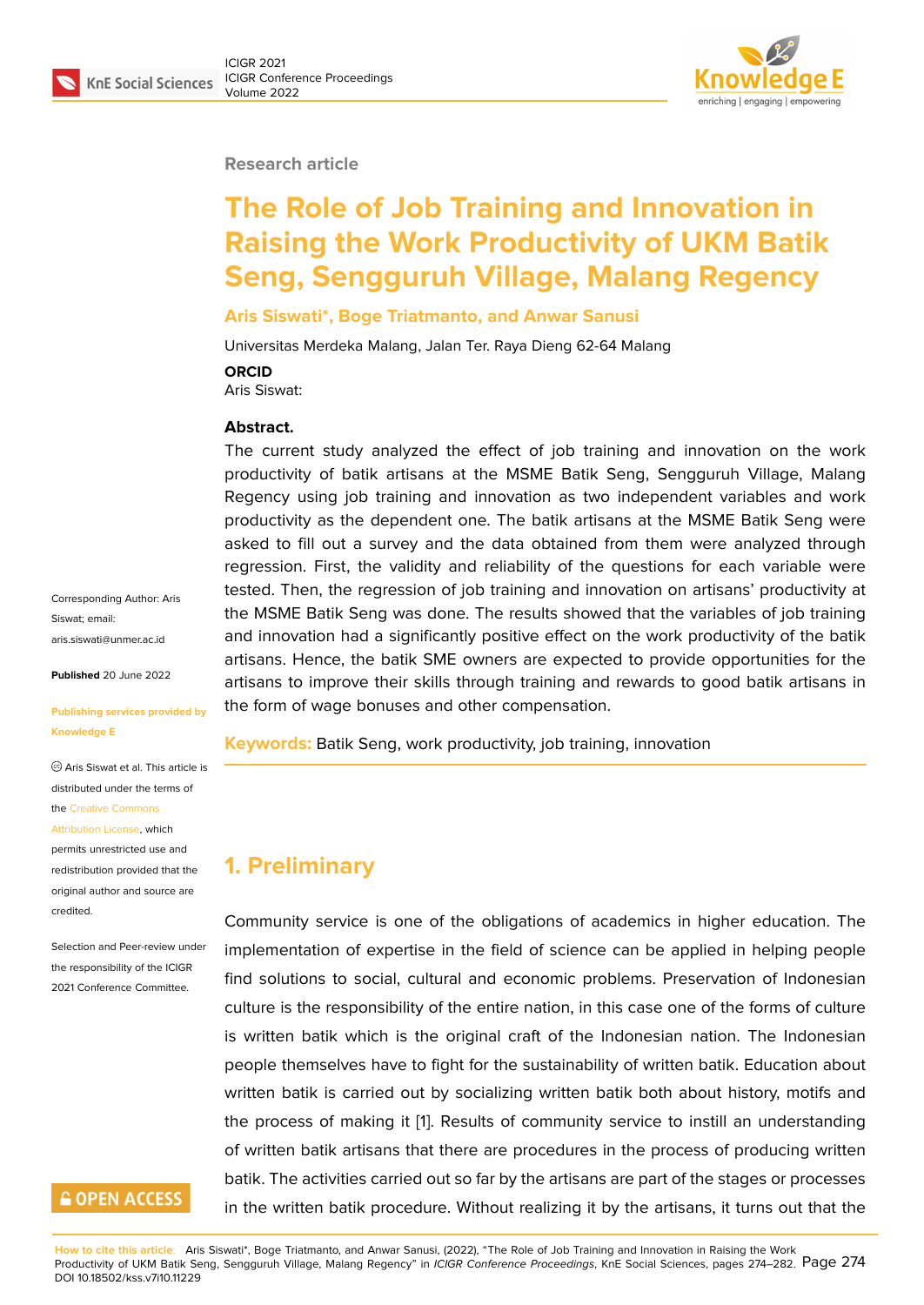batik production process, if carried out according to the procedure, will lighten the work, because all processes can be planned both in terms of time and costs. Some of the obstacles that have been experienced by crafters are also one of the effects caused by the process being carried out not in accordance with the proper procedures for the production of written batik [2].

MSME Batik Seng Sengguruh Village is one of the MSMEs assisted by LPPM Merdeka University, Malang whose product quality is quite good. This is evidenced by the large number of written batik or[de](#page-7-1)rs received. MSME Batik Seng is quite experienced in producing various patterns and motifs of written batik. The business activities carried out are not limited to producing only, but are also active in introducing their products through various exhibitions and socializing the batik-making process both to the surrounding community. The program of activities carried out in this service has an impact on the partner's production cycle.

The impact of the COVID-19 pandemic has also affected the sustainability of Seng's batik SME. Where during the pandemic and there was a decline and even the cessation of production activities, these MSMEs survived by processing the existing batik cloth production into items that consumers needed, namely cloth masks [3]. Strict health procedures, as well as restrictions on community activities affect operational and production activities so that the work productivity of batik artisans ultimately declines. The duration of restrictions on community activities which is long enough to al[mo](#page-7-2)st 2 years causes stagnation in work productivity so that it requires appropriate efforts to re-optimize the work productivity of Seng batik artisans in Senggrung Village, Malang Regency. Productivity of human resources or labor is very important, because labor productivity has a big role in determining the success or failure of a business. Therefore, productivity must be a part that should not be forgotten in formulating a business strategy, which covers the fields of production, marketing, finance and other fields [4].

Labor productivity is one of the factors that have a big role in determining the success or failure of business activities. With the increase in labor productivity, it will indirectly provide job satisfaction to the workers, but it will also encourag[e t](#page-7-3)he motivation of workers to improve performance for the better. The level of work results provided by the workforce in a work process is largely determined by the various underlying conditions, in accordance with the qualifications possessed by the workforce both internally (age, years of service, and number of family dependents) and externally (natural conditions) and organization). The factors that influence productivity are education, training and skills, attitudes and work ethic, motivation, smooth work, nutrition, and health as well as income levels [5]. Low productivity can be due to four possibilities, namely lack of skills,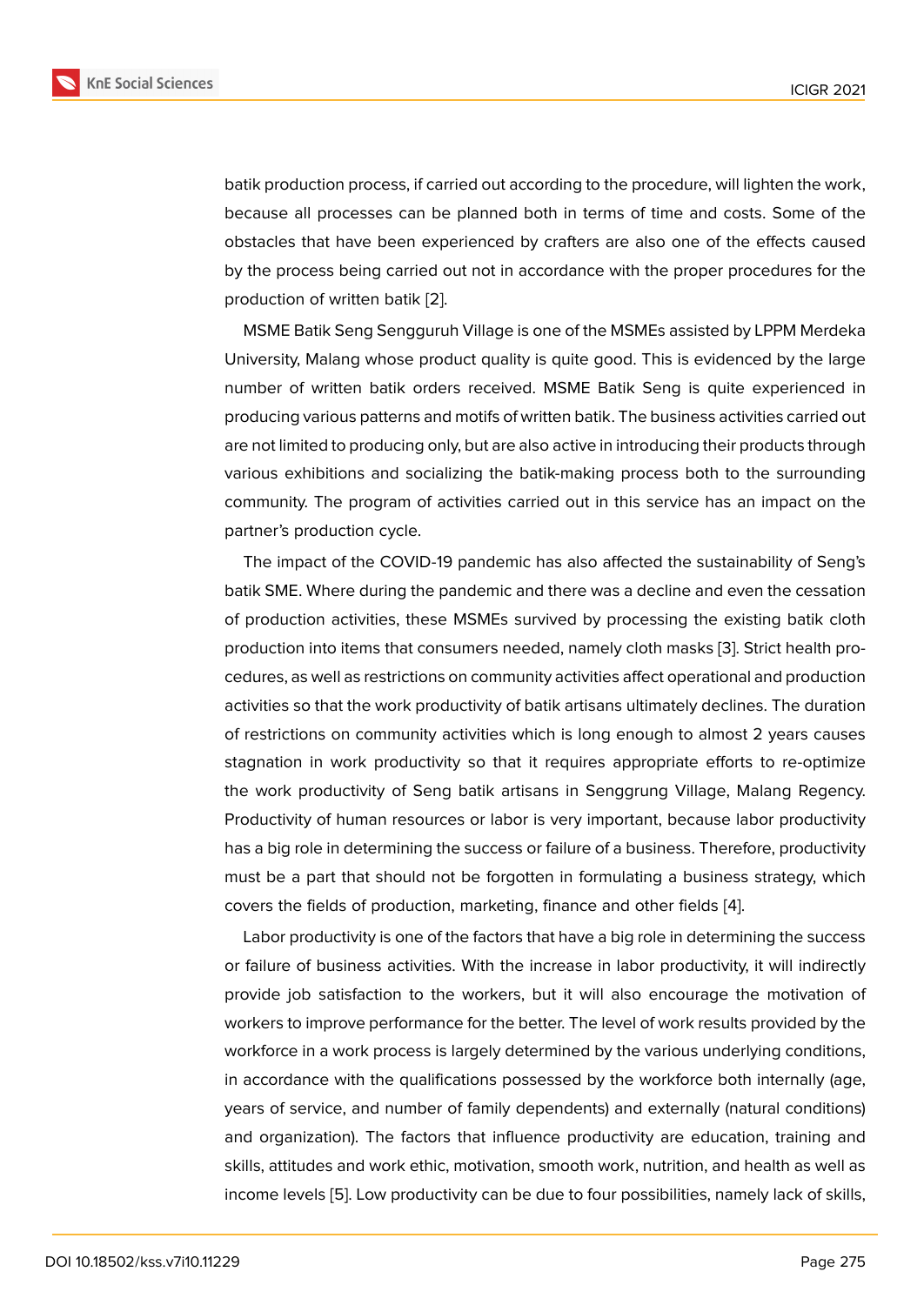low education, lack of work experience and lack of job training inside and outside the workplace. So what need to be considered by companies in increasing labor productivity is the working time needed and the ability of the workforce to produce goods and services.

Proper and structured training can affect employee productivity. Training is a shortterm educational process that uses systematic and organized procedures in which nonmanagerial employees learn technical knowledge and skills for limited purposes [6].



**Figure** 1: Batik "Seng" Writing Training.

In a business world where competition is getting sharper, companies need to manage job training programs so that companies can survive or even thrive. Good training will produce employees who work more effectively and productively so that their work performance will increase. In addition to on-the-job training, innovation is a foothold for MSMEs, especially MSMEs in batik Seng, to achieve a competitive level of competitiveness, especially for MSMEs engaged in the creative industry. The competitiveness of Batik Seng is reflected in product competitiveness and organizational competitiveness. High innovation, both process innovation and product innovation, will increase the ability to create higher quality products. High product quality will increase competitive advantage in MSMEs which in turn has an impact on the work productivity of Batik Seng MSMEs themselves.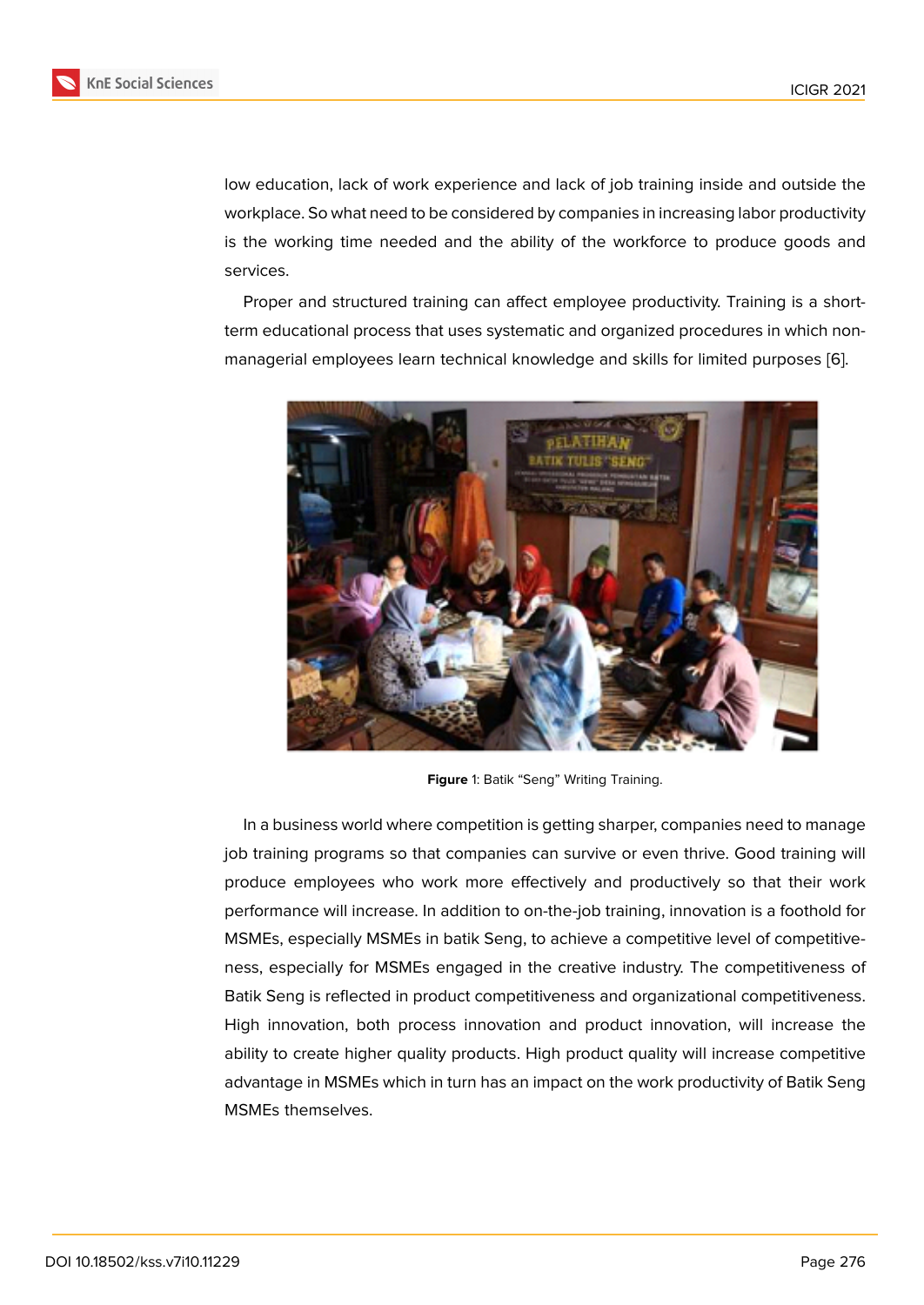# **2. Literature Review**

### **2.1. Work Productivity**

Productivity can be grouped into three: 1) the traditional formula for overall productivity is none other than the ratio of what is produced (output) to the overall production equipment used (input). 2) productivity is basically a mental attitude that always has the view that the quality of life today is better than yesterday, and tomorrow is better than today. 3) Productivity is a harmoniously integrated interaction of three essential factors, namely: Investment including the use of knowledge and technology as well as research; management; and workforce [7]. Yuniarsih [8] argues, individual work productivity can be assessed from what individuals do, namely how someone carries out work or performance in achieving targeted results. As explained by Simamora the factors used in measuring work productivity [in](#page-7-4)clude quant[ity](#page-7-5) of work, quality of work and timeliness [9].

### **2.2. Job Training**

Training is something that cannot be separated in the world of employment. This is closely related because training is a series of activities or processes that aim to improve the knowledge, skills, and attitudes of an employee or employee to carry out their duties. Training is a learning process that involves the acquisition of skills, concepts, rules, or attitudes to improve employee work [9, p. 273]. According to Dessler [10], training is "giving new or existing employees the skills they need to do their jobs". Training is important. If even high-potential employees don't know what to do and how to do it, they improvise or don't do anything useful at all. Training usually focuse[s o](#page-7-6)n providing employees with specific skills or helping them improve through training, every effort is made to improve employee performance in the jobs they currently occupy, because training is directed at helping employees carry out their current jobs more efficiently [9]. The training indicators are as follows: 1) Employee training participants (number, competence, knowledge and learning motivation), 2) Form of training (content and quality), 3) Training or instructors (mentoring), 4) other facilities (supporting elements). [[11](#page-7-7)]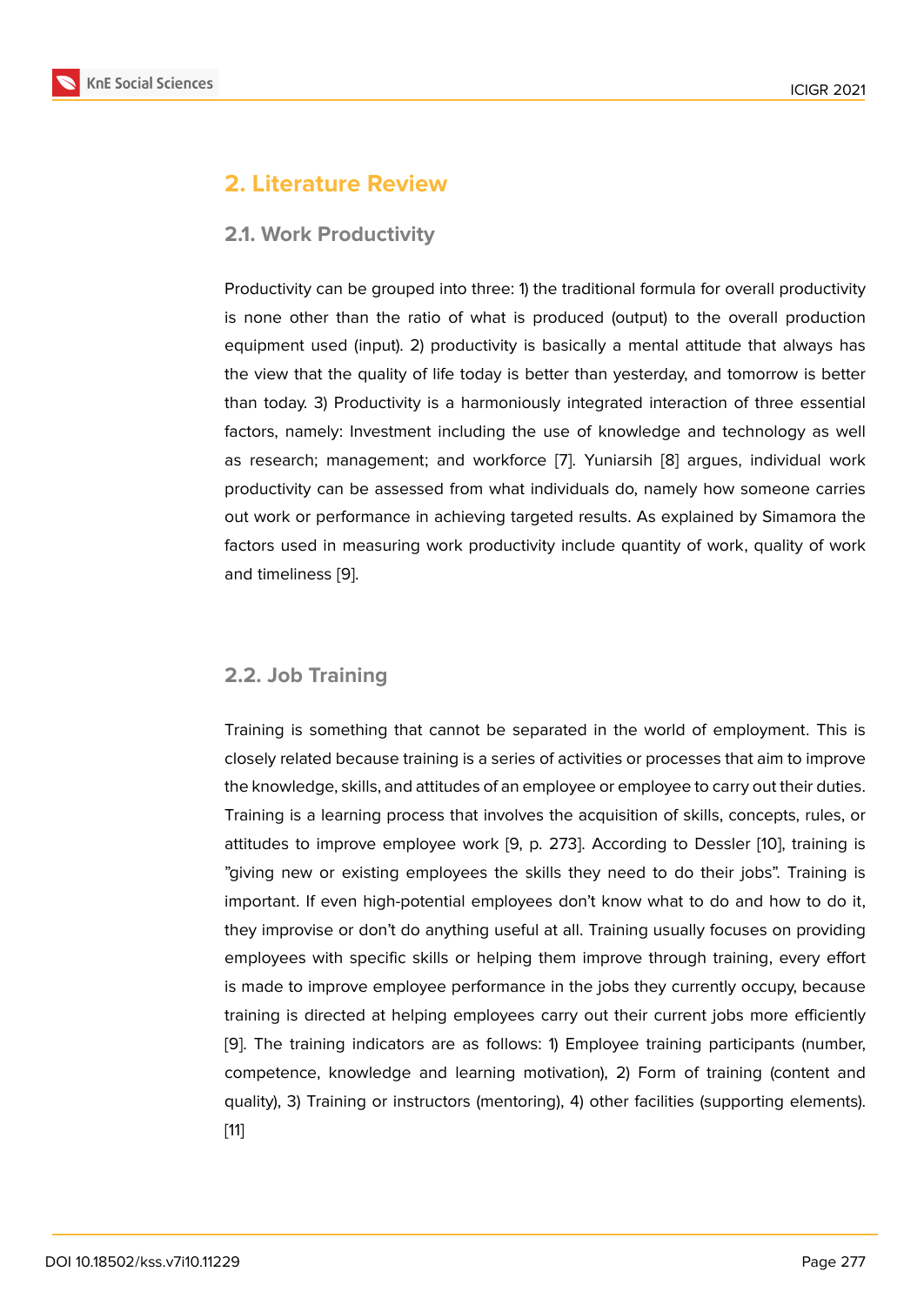#### **2.3. Innovation**

Innovation in a broad concept is not only limited to products [12]. Innovation can be in the form of ideas, methods or objects that are perceived by someone as something new. Innovation is also often used to refer to changes that are perceived as new by the people who experience it. Innovation has been cited as one [of](#page-7-8) the important aspects of the entrepreneurial process as an independent construction dimension [13] that will help businesses increase their productivity. The focus of research that makes innovative behavior a company/business need has begun to be widely discussed. Innovation helps to renew companies, increase competitive advantage, spur growth, crea[te](#page-7-9) new job opportunities, and generate wealth [14]. Innovation is formed with four indicators of product excellence, product uniqueness, product packaging and cost efficiency [15]

#### **2.4. Methods**

This study uses a quantitative approach by describing multiple linear regressions between the two independent variables and the dependent variable. In this study, the dependent variable is work productivity (Y) and the independent variable is job training (X1), and innovation (X2). The population and sample in this study were 57 Seng Batik Artisant. The sampling technique used in this research is total sampling. Data collection methods used in this study was questionnaires, interviews and documentation. The questionnaire used revealed the variables of work productivity, job training, and innovation. The data analysis method used in this research is descriptive analysis and multiple regressions.

# **3. Results**

The multiple linear regression model obtained based on the research results can be written in the form of the following equation

 $Y = 23,542 + 0,756 + 0,534 + 2 + 0.$ 

Based on the regression equation, the two independent variables have regression coefficients in a positive direction. This means that the better job training and innovation, the better the work productivity of Seng batik artisans. From this equation, it can be explained that the constant (a) generated is 23,542, this indicates that the amount of work productivity is 23,542 if innovation is constant zero, the regression coefficient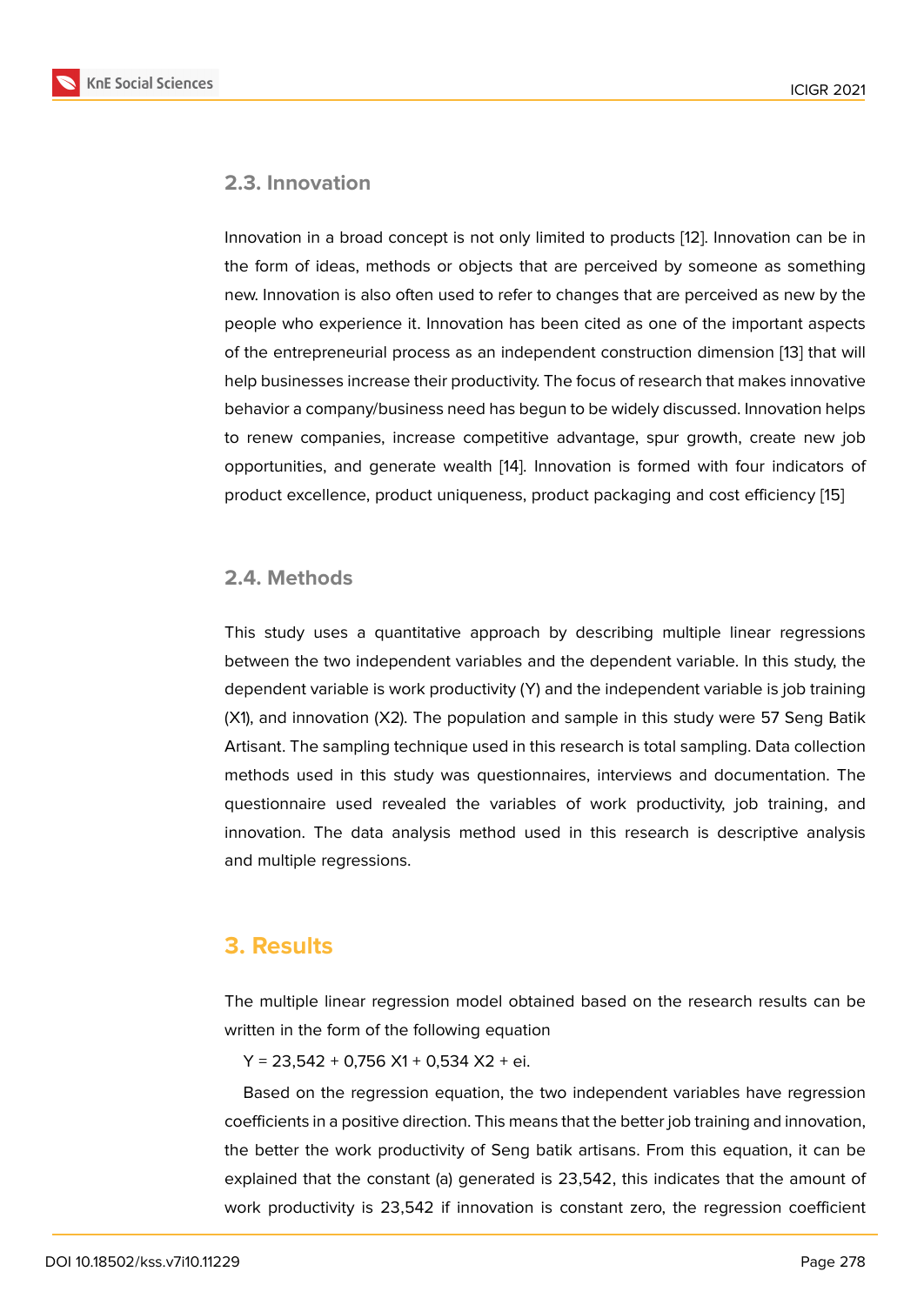for the resulting job training variable is 0.756, this shows that every change in the job training variable (X1) will have a positive effect on work productivity (Y)

The regression coefficient of the resulting innovation variable is 0.534 this shows that every change in the innovation variable (X2) will have a positive effect on the work productivity of Seng batik artisans (Y). The positive regression coefficient value indicates the effect that arises in the same direction, where the increase in the innovation variable (X2) is one unit, the work productivity will increase by one with the assumption that the job training variable is constant. Statistical results show the influence of innovation (X2) on entrepreneurial attitudes (Y). An F test result, the calculated F value is 23,892, which is greater than F table with a significance value of 0.00 less than 5%. The influence of the two independent variables, namely job training (X1), and innovation (X2) on the dependent variable, namely work productivity (Y) simultaneously contributes 73% while 27% is influenced by other variables outside the variables studied.

# **4. Discussion**

### **4.1. The effect of job on work productivity**

Job training has a significant effect on the work productivity of Seng batik artisans, Malang Regency. Thus it can be said that the increase and decrease in good work productivity is influenced by the job training provided. Providing proper training will increase knowledge, as well as understanding of the work being carried out. This will have an impact on the way of working, mindset and working conditions so that it will have an impact on the work productivity of batik artisans. The results of this study are in line with previous research which states that there is an effect of job training on increasing work productivity [16] [17] [18] [19] [20] [21]

Training can also change human behavior so that they can do their work more effectively. Training can be attended by all levels of entrepreneurship within an organization or by increasing skills, [pro](#page-7-10)[du](#page-8-0)c[tivi](#page-8-1)t[y in](#page-8-2)[crea](#page-8-3)s[es](#page-8-4) as well because of high efficiency, business productivity increases and resource continuity is guaranteed. The training must be adapted to the needs of the participants, in this case the method of determining through productivity analysis where the level of a person's productivity can be known by comparing the technique and work performance before and after the training of a person. If a person's technical results and work performance are below the work performance standard, the authorities must analyze why this happened. [9].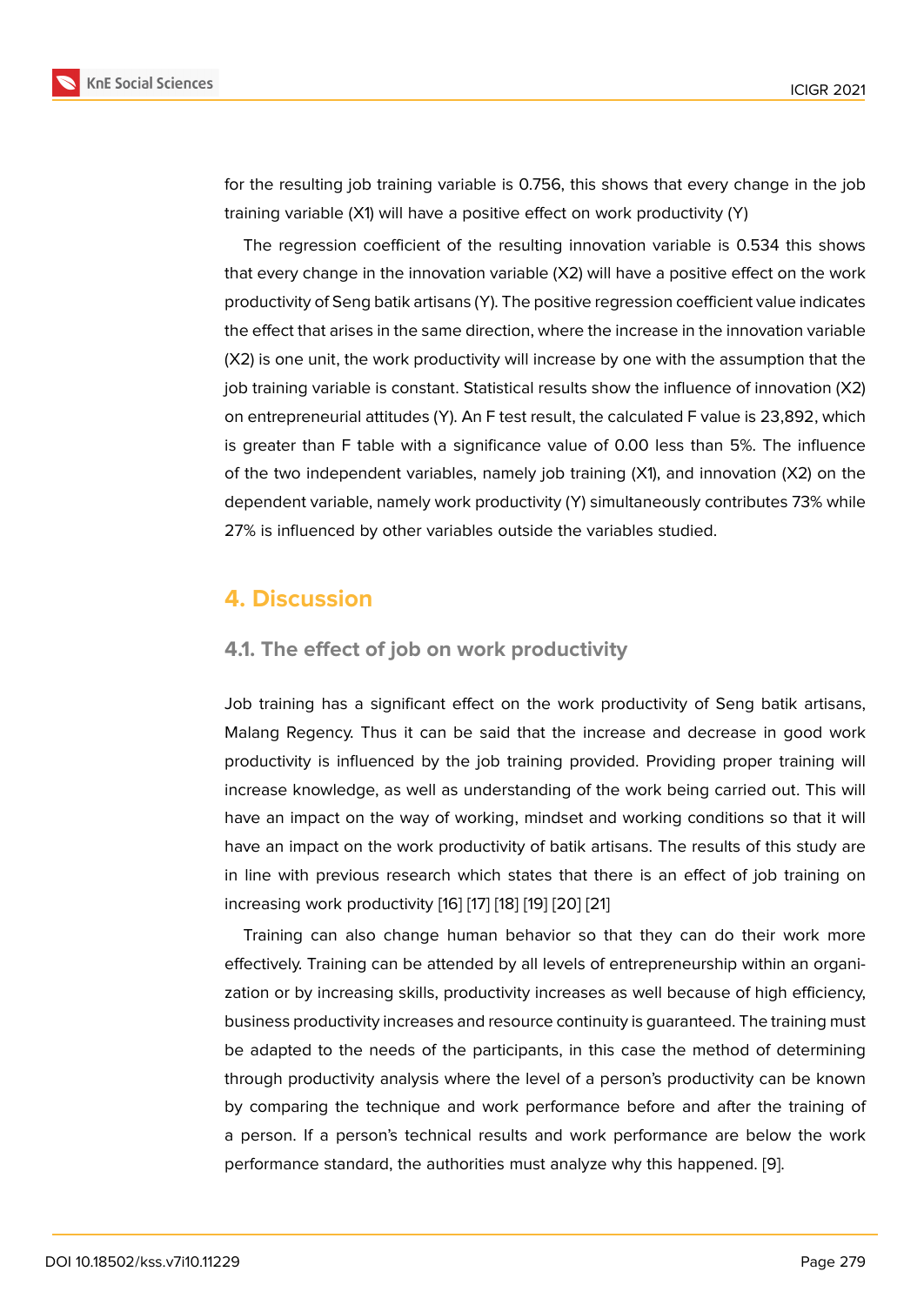### **4.2. Effect of Innovation on work productivity**

Innovation has a significant effect on work productivity of Seng batik artisans, Malang Regency. Thus it can be said that the increase and decrease in work productivity can be influenced by innovation. Innovation in terms of information technology and batik equipment. Modern and environmentally friendly innovations can increase work productivity. The results of this study support the results of research that has been carried out which states that innovation has a positive effect on increasing work productivity. [22] [23] [24] [25].

If the innovations made are more innovative in the sense that business owners can develop new ways of making batik, the process of "written batik", making work easier, [and](#page-8-5) [the](#page-8-6) [proc](#page-8-7)[ess](#page-8-8) of making batik being done on time, work productivity will increase.

### **4.3. Effect of job training and innovation on work productivity**

Work productivity is influenced by several factors. This study examines the test of the effect oftraining job and innovation on the work productivity of Seng batik artisans' in Malang Regency Referring to the research results on the simultaneous test (F test) shows avalue significanceof 0.000 <0.05, which means that the hypothesis is accepted and significant. These results explain that there is an influence between training job and innovation on the work productivity of Seng batik artisans in Malang Regency. The combination of job training provided with new innovations will facilitate the production process of "written batik" so that the work productivity of batik artisans will also increase.

# **5. Conclusion**

Based on the results of data analysis and discussion above, it can be concluded as follows: 1) Job training has a significant influence on the work productivity of batik artisans at MSME Batik Seng, Sengguruh Village, Malang Regency, 2) Innovation has a significant influence onproductivity workof batik artisans at MSME Batik Seng, Sengguruh Village, Malang Regency, and 3) Job training and innovation have a significant influence on work productivity of batik artisans at MSME Batik Seng, Sengguruh Village, Malang Regency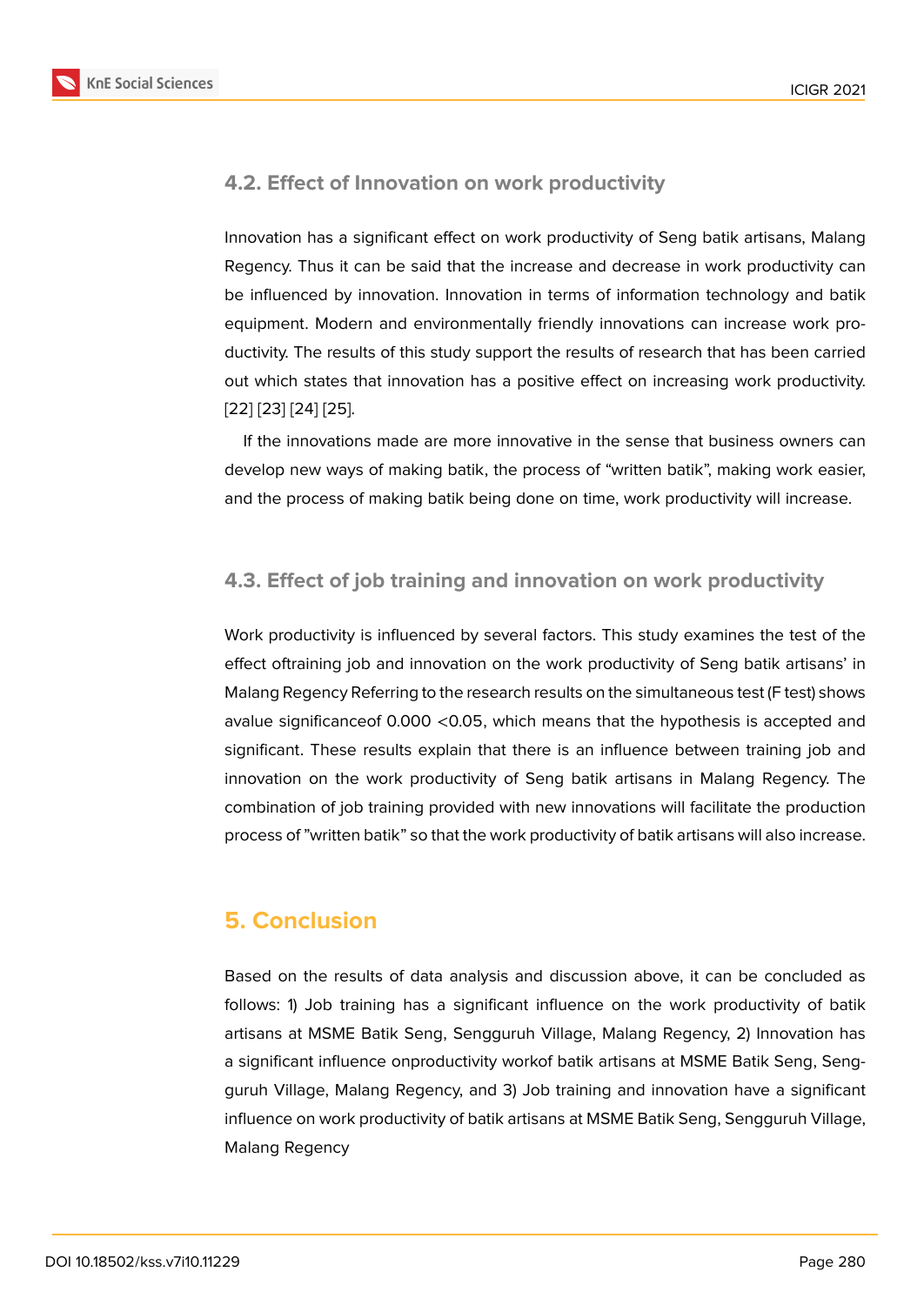

# **References**

- <span id="page-7-0"></span>[1] Siswati A, Dewantara A, Mardiasih N. Pelestarian budaya lokal melalui edukasi pengenalan batik tulis khas kabupaten malang bagi kelompok PKK. ABDIMAS: Jurnal Pengabdian Masyarakat Universitas Merdeka Malang. 2020;5(3).1-12
- <span id="page-7-1"></span>[2] Triatmanto B, Sanusi A, Siswati A. Pemberdayaan UKM batik seng desa sengguruh kabupaten malang. PEDULI: Jurnal Ilmiah Pengabdian Pada Masyarakat. 2019;3(1). 1-18
- <span id="page-7-2"></span>[3] Triatmanto B, Sanusi A, Siswati A. Strategies for maintaining business and increasing the role of the community during the Covid-19 pandemic in zheng batik community economic empowerment activities). JAST: Jurnal Aplikasi Sains dan Teknologi. 2020;4(2):142-152.
- <span id="page-7-3"></span>[4] Syarif R. Produktivitas. Bandun: Angkasa; 1999.
- [5] Simanjuntak P. Manajemen sumber daya manusi. Jakarta: Lembaga Penerbit Fakultas Ekonomi Universitas Indonesia; 1998.
- [6] Mangkunegara AAP. Manajemen sumber daya manusia perusahaan. Bandung: Remaja Rosadakarya; 2017.
- <span id="page-7-4"></span>[7] Sinungan S. Produktivitas apa dan bagaiman. Jakarta: Penerbit Bumi aksar; 2008.
- <span id="page-7-5"></span>[8] Yuniarsih Y. Tjutju dan suwatno, manajemen sumber daya manusia: Teori, aplikasi, dan Isu Penelitian. Bandung: Alfabeta; 2011.
- <span id="page-7-7"></span>[9] Simamora H. Manajemen sumber daya manusi, 3 penyunt. Yogyakarta: Aditya Media; 2004.
- <span id="page-7-6"></span>[10] Dessler G. Manajemen sumber daya manusia, 14 penyunt. Jakarta: Salemba Empat; 2015.
- <span id="page-7-8"></span>[11] Basoeki B. Metode penelitian. Jakarta: Penaku; 2010.
- [12] Suryani T. Perilaku konsumen: Implikasi pada strategi pemasaran. Yogyakarta: Graha Ilmu; 2008.
- <span id="page-7-9"></span>[13] Kellermanns F, Eddleston KA, Sarathy R, Murphy F. Innovativeness in family firms: A family influence perspective. Small Business Economics.2011 38(1):85-101.
- [14] Hayton JC, Kelley D. A competencybased framework for promoting corporate entrepreneurship. Human Resource Management. 2006;45(3):407-427.
- [15] Lukas BA, Ferrel C. The effect market orientation on product innovation. Journal of the Academy of Marketing Science. Journal of the Academy of Marketing Science. 239 (28)2000:1-19
- <span id="page-7-10"></span>[16] Syahrir A, Zahari M, Ubaidillah U. Pengaruh pelatihan terhadap peningkatan produktivitas kerja karyawan rumah batik azmiah kelurahan olak kemang kecamatan